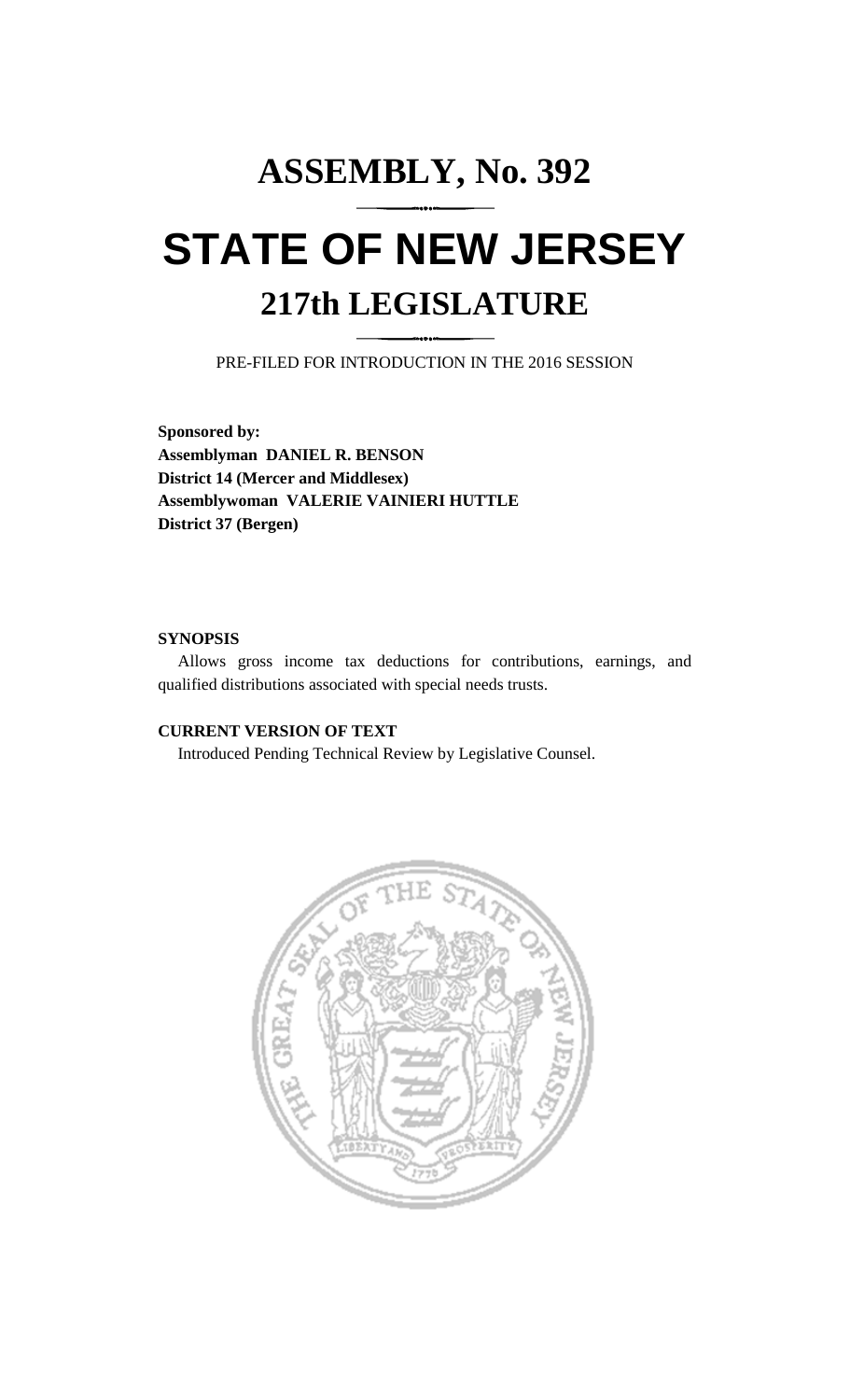### **A392** BENSON, VAINIERI HUTTLE

 $\mathcal{D}$ 

 **AN ACT** allowing gross income tax deductions for special needs 2 trusts and supplementing Title 54A of the New Jersey Statutes.

 **BE IT ENACTED** *by the Senate and General Assembly of the State of New Jersey:*

 1. a. Gross income shall not include a taxpayer's contributions to a special needs trust as defined in paragraph (1) of subsection d. of this section.

 b. Gross income shall not include qualified distributions as defined in paragraph (2) of subsection d. of this section when such distributions are used for a qualified disability expense as defined in paragraph (3) of subsection d. of this section.

 c. Gross income shall not include earnings on a special needs trust until the earnings are distributed from the account, at which time they shall be includible in the gross income of the distributee, except for any earnings included within qualified distributions as defined in paragraph (2) of subsection d. of this section when such distributions are used for qualified disability expenses as defined in paragraph (3) of subsection d. of this section.

d. As used in this section:

 (1) "Special needs trust" means a disabled individual's special needs trust established pursuant to chapter 7 of Title 42, United 24 States Code (42 U.S.C. s.1396 $p(d)(4)(A)$ ); or a non-profit pooled income special needs trust established pursuant to chapter 7 of Title 26 42, United States Code (42 U.S.C. s.1396 $p(d)(4)(C)$ ); or a third party supplemental needs trust established pursuant to section SI 01120.200 of the Program Operations Manual of the United States Social Security Administration, the property of which trust is not considered a resource for Supplemental Security Income purposes. A "special needs trust," as defined in this paragraph, shall also meet any additional State requirements pursuant to P.L.2000, c.96 (C.3B:11-36 et seq.) and N.J.A.C.10:71-4.11.

 (2) "Qualified distribution" means a distribution from a special needs trust that is used for qualified disability expenses as defined in paragraph (3). The portion of a distribution from a special needs trust that is attributable to earnings shall be determined in accordance with the principles of section 72 of the federal Internal Revenue Code of 1986 (26 U.S.C. s.72).

 (3) "Qualified disability expense" means any expense made for the benefit of an individual with a disability who is a designated beneficiary of the special needs trust. A "qualified disability expense" shall be related to the beneficiary's disability and shall supplement, but not supplant, impair, or diminish, any benefits or assistance of any Federal, State, or other governmental entity for which the beneficiary may otherwise be eligible or which the beneficiary may be receiving.